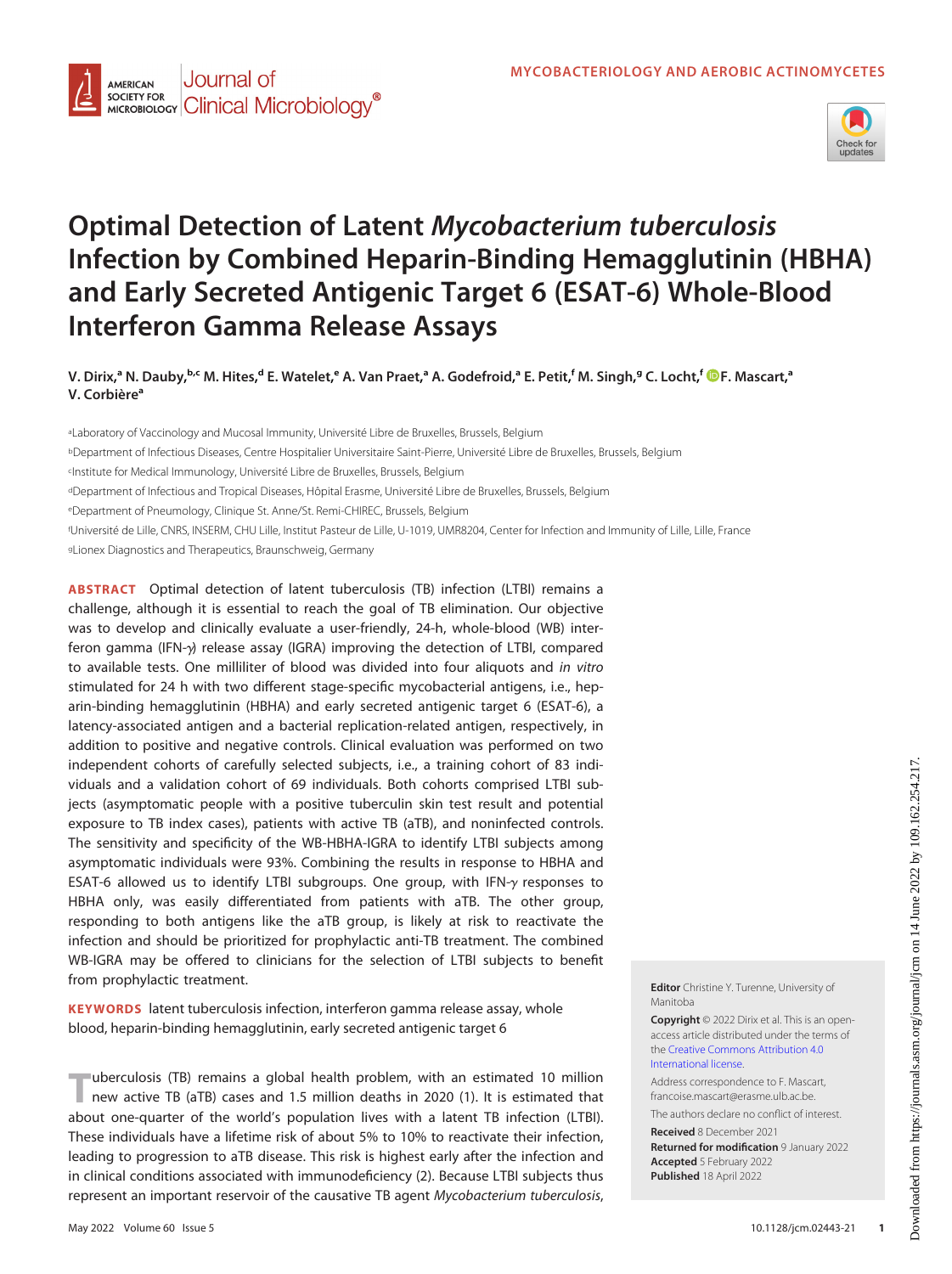their detection and preventive anti-TB treatment and/or surveillance in countries with both low and high TB burdens are critical for global TB elimination [\(3\)](#page-10-2).

In the absence of a gold standard [\(2\)](#page-10-1), the reference test for the detection of LTBI is the tuberculin skin test (TST), which in some countries has been replaced by blood interferon gamma (IFN-y) release assays (IGRAs). Commercial IGRAs are based on the release of IFN- $\gamma$  by blood cells in response to in vitro stimulation with a mixture of two mycobacterial antigens, namely, early secreted antigenic target 6 (ESAT-6) and culture filtrate protein 10 (CFP-10), or their peptides ([2](#page-10-1), [4](#page-10-3), [5](#page-10-4)). IGRAs are reported to be more specific than the TST. However, their sensitivity to detect LTBI has been challenged in several studies [\(6](#page-10-5)[–](#page-10-6)[8](#page-10-7)). Moreover, neither the TST nor these IGRAs are able to discriminate LTBI from aTB [\(2](#page-10-1)). They yield similar predictive values for progression to aTB ([9](#page-10-8)).

We have developed an IGRA on peripheral blood mononuclear cells (PBMC) that is based on the latency-associated antigen heparin-binding hemagglutinin (HBHA) [\(10\)](#page-10-9), which was found to improve the differential diagnosis between LTBI and aTB ([10](#page-10-9)-[13\)](#page-10-10). HBHA is a methylated protein that is expressed by the members of the M. tuberculosis complex and induces IFN- $\gamma$  responses in LTBI subjects, while these responses are inhib-ited by CD4<sup>+</sup> regulatory T lymphocytes during aTB ([14\)](#page-11-0). Furthermore, HBHA-IGRAs performed on PBMC are highly sensitive in detecting LTBI, even in subjects with negative commercial IGRA results [\(10,](#page-10-9) [15\)](#page-11-1).

In this study, we evaluated the diagnostic performance of a new, user-friendly, 24-h whole-blood (WB)-IGRA, based on separate in vitro stimulations with HBHA and ESAT-6, to identify the full spectrum of LTBI subjects in Belgium, a country with a low TB incidence. We demonstrate with two independent cohorts (a training cohort and a validation cohort) of exposed health care workers (HCWs) and household contacts (HHCs) that the combination of WB-HBHA-IGRA and WB-ESAT-6-IGRA allows us to detect LTBI subjects with high sensitivity and to identify two subgroups, likely representing different reactivation risk groups.

#### MATERIALS AND METHODS

Study population. To ensure the reproducibility of the conclusion, a training or discovery cohort and an independent validation cohort were prospectively enrolled between 2012 and 2015 and in 2016 to 2017, respectively. Healthy subjects, mostly recruited among HCWs and HHCs, were prospectively included in the study on a voluntary basis to enroll both LTBI subjects and uninfected controls with well-defined infectious status. Most LTBI subjects were selected from among HCWs identified as having LTBI by occupational TB screening, most often at least 2 years before inclusion in the study. A TST is performed for HCWs in Belgium every 1 or 2 years and after any known contact with an aTB patient. Most LTBI subjects were thus identified by conversion of their TST, which is not repeated once a person has become positive. A few HCWs suspected to have been recently infected based on TST conversion were also included. In addition, we included HHCs suspected to have LTBI based on positivity of the TST after contact with a patient with aTB ( $\geq$ 10-mm induration, following the CDC recommendations [\[16\]](#page-11-2)). Clinical examination and chest radiography were performed for all subjects enrolled with LTBI at the time of their diagnosis, to confirm their LTBI status (see Table S1 in the supplemental material). In addition, because various intervals occurred between the identification of a HCW as having LTBI and the blood sampling, a positive homemade purified protein derivative (PPD)-IGRA, performed at the time of blood drawing as described below, was used to confirm the persistence of immune responses to mycobacteria (see Table S1). After applying this PPD-IGRA, 8 LTBI subjects were excluded from the final analysis because of a negative PPD-IGRA result at inclusion, suggesting that they had cured their infection ([Fig. 1](#page-2-0)).

Most uninfected controls were selected from among HCWs with negative TST results. However, 11 controls were excluded from the final analysis because of positive PPD-IGRA results at inclusion [\(Fig. 1](#page-2-0)). This strategy was applied to avoid inclusion of potentially infected subjects in the control group, namely, TB resisters with negative TST results in spite of exposure to M. tuberculosis and other specific immune responses [\(17](#page-11-3)) or individuals who might have been infected since their last TST.

Patients suspected to present aTB were prospectively included when they first presented at the hospital with symptoms, if they agreed to participate in the study. aTB was diagnosed based on microbiological proof for most patients, and 14 patients who were initially suspected to present aTB but had an alternative final diagnosis were excluded from the final analysis ([Fig. 1\)](#page-2-0). Patients with aTB were included to evaluate the performance of the index test to differentiate LTBI from aTB. Their blood samples were always drawn before or after no more than 5 days of treatment.

A QuantiFERON-TB Gold In-Tube (QFT) assay, which is not included for diagnosis or classification in Belgium, was nevertheless performed for 72% of the LTBI subjects in the training cohort and, for research purposes, for all included subjects in the validation cohort. The QFT was performed on the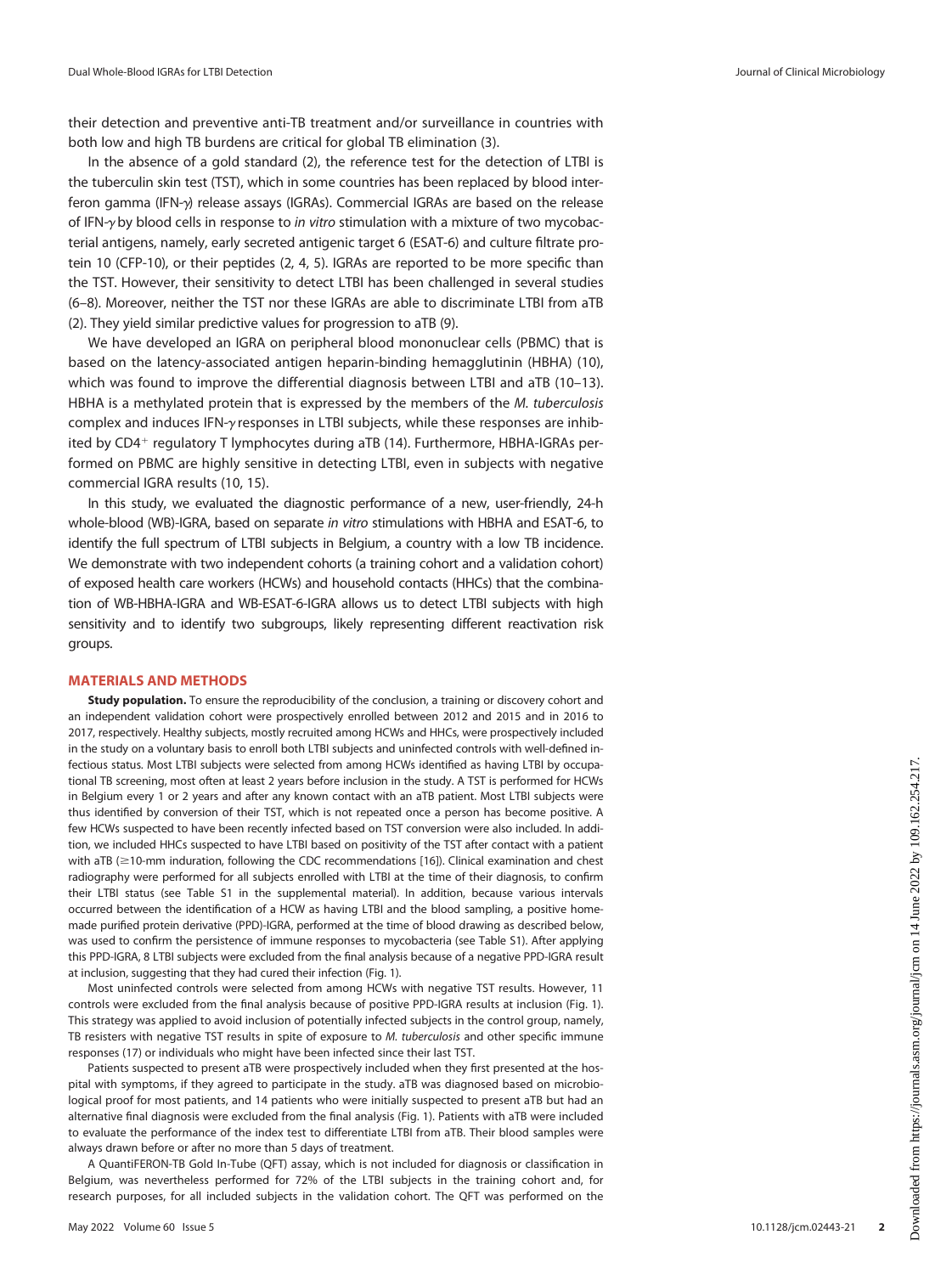

<span id="page-2-0"></span>FIG 1 STARD diagram reporting the flow of asymptomatic subjects and aTB patients for evaluation of the HBHA-WB-IGRA to identify LTBI subjects. The WB-HBHA-IGRA was compared to the TST reference recommended in Belgium for LTBI detection, to the QFT, and to the PBMC-HBHA-IGRA. The four tests were performed on noninfected controls (CTRL) and LTBI subjects included in the training cohort (A) and the validation cohort (B). Controls and LTBI subjects who were positive and negative, respectively, with an PPD-IGRA were excluded from the analysis. The criteria for positive TST results were according to the CDC guidelines, and those for positive QFT results were according to the manufacturer's instructions; for the HBHA-IGRA, positivity was considered when the IFN- $\gamma$ responses were above the lower value of the gray zone for the defined cutoff value. aTB patients were included for differential diagnosis, and only those with a confirmed diagnosis were retained for the final analysis. \*, TST was not done for 21 subjects; \*\*, QFT was not done for 23 subjects; #, 1 indeterminate result.

same blood sample as the HBHA-IGRA and ESAT-6-IGRA for all of the samples from the validation cohort and for one-half of the tested samples from the training cohort.

Ethical approval. This study was approved by the Ethics Committee of ULB-Hôpital Erasme (aggregation number OMO21, study protocol P2007/175), and all of the patients and control subjects gave their written informed consent.

IGRAs performed on PBMC. The PBMC-HBHA-IGRA was performed as reported previously, using  $2 \mu g/mL$  HBHA for in vitro stimulation of the PBMC [\(10\)](#page-10-9), and a similar method was used for the PBMC-ESAT-6-IGRA, except that HBHA was replaced by 5  $\mu$ g/mL recombinant ESAT-6 (Lionex, Braunschweig,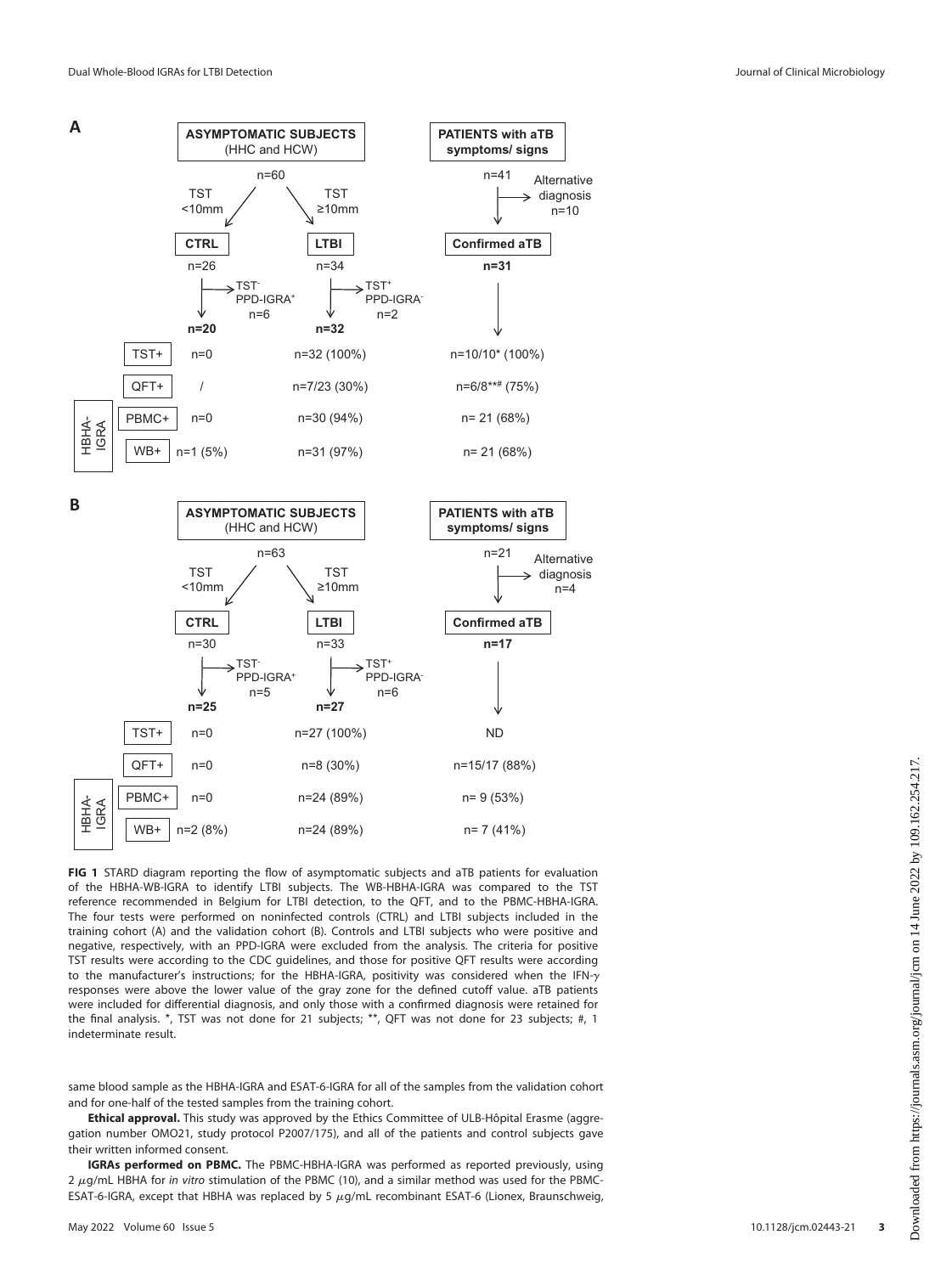Germany). A homemade PPD-IGRA using 4  $\mu$ g/mL PPD (Statens Serum Institute, Copenhagen, Denmark) was also used to detect previous mycobacterial exposure. PBMC-IGRAs have been previously validated [\(11\)](#page-10-11) and are therefore considered a reference for the evaluation of the new WB-IGRA in this study.

WB-IGRAs. The WB-IGRA was adapted from the standardized 24-h IGRAs performed on PBMC ([11](#page-10-11)). Briefly, 250  $\mu$ l WB was diluted 1:1 in interleukin 7 (IL-7)-enriched AIMV medium and incubated with the antigens for 24 h before supernatant collection (see the supplemental material for details). A mixture without antigen and another with staphylococcal enterotoxin B (SEB) (Sigma-Aldrich, Bornem, Belgium) were incubated as negative and positive controls, respectively. The optimal antigen concentrations were determined to be 4  $\mu$ g/mL for HBHA and 5  $\mu$ g/mL for ESAT-6 (see Fig. S1 in the supplemental material). IFN-y concentrations were measured in the supernatants by a sandwich enzyme-linked immunosorbent assay (ELISA) according to the manufacturer's instructions (ELISA IFN-y Cytoset; Life Technologies, Ghent, Belgium). The positivity limit was determined by receiver operating characteristic curves established with results from LTBI subjects and noninfected controls (see Fig. S2). To take into account the inherent variability of the ELISA results, a gray zone of doubtful results was defined as 20% around the positivity limit of the test (see the supplemental material). The reproducibility of the WB-IGRA was evaluated by serial testing of blood samples collected from the same individuals (LTBI subjects and controls) at different time points (see Fig. S2).

Statistical analyses. GraphPad Prism v7.03 (GraphPad Software, La Jolla, CA, USA) was used for statistical analysis. The Kruskal-Wallis test followed by Dunn's multiple-comparison test was applied to compare continuous variables between the groups, while a chi-square test and Fisher's exact test were used for categorical variables. Single comparisons of independent groups were performed using the Mann-Whitney test. Correlations were evaluated by a nonparametric Spearman test, and the degree of agreement between two tests was assessed by Cohen's kappa coefficient. P values of  $<$ 0.05 were considered significant.

Data availability. The data sets generated and/or analyzed in the current study are available from the corresponding author on request.

#### RESULTS

**Study population characteristics.** Results from 83 subjects (20 controls, 32 with LTBI, and 31 with aTB) in the training cohort and from 69 subjects (25 controls, 27 with LTBI, and 17 with aTB) in the validation cohort were considered for the analysis of the IGRA results. The main demographic and clinical data for these subjects are reported in [Table 1](#page-4-0). The proportion of subjects originating from countries with endemicity was significantly smaller ( $P \le 0.05$ ) for controls than for infected individuals and was the greatest among aTB patients. In both cohorts, most LTBI subjects were recruited among HCWs and HHCs with a remote infection  $(>= 2$  years), as estimated by the time interval between TST positivity and blood sampling. None of these LTBI subjects progressed to TB disease. Only a minority of LTBI subjects received prophylactic anti-TB treatment before their inclusion in the study ([Table 1\)](#page-4-0).

Validation of the 24-h WB-HBHA-IGRA and WB-ESAT-6-IGRA. The WB-IGRAs were performed side by side with the IGRA performed on PBMC, and both the HBHAinduced and ESAT-6-induced IFN- $\gamma$  levels were strongly correlated between the WB and PBMC in the two cohorts ([Fig. 2\)](#page-5-0). The degree of agreement between undoubtful results obtained by the two tests was very high (kappa values of 0.833 and 0.840 for HBHA and of 0.801 and 0.865 for ESAT-6 in the training and validation cohorts, respectively).

Using the WB-HBHA-IGRA and WB-ESAT-6-IGRA results, receiver operating characteristic curves for LTBI subjects in comparison with noninfected controls provided excellent area under the curve (AUC) values for HBHA, whereas those for aTB patients in comparison with noninfected controls provided better AUC values for ESAT-6 than for HBHA, indicating the superiority of the HBHA-IGRA to detect LTBI and of the ESAT-6-IGRA to detect aTB (see Fig. S2 in the supplemental material).

Improved performance of the WB-HBHA-IGRA over the QFT to detect LTBI. Using the WB-HBHA-IGRA, HBHA-induced IFN-y concentrations were very high in both cohorts in LTBI subjects, compared to controls ( $P < 0.0001$ ), whereas they were less frequently elevated for aTB patients. The differences between aTB patients and controls were significant only in the training cohort ( $P < 0.01$ ) ([Fig. 3A](#page-6-0) and [B\)](#page-6-0). The HBHA-induced IFN- $\gamma$  concentrations were higher for LTBI patients than for aTB patients ( $P < 0.05$  and  $P < 0.01$  for the training and validation cohorts, respectively) [\(Fig. 3A](#page-6-0) and [B\)](#page-6-0). When all positive results, including those within the gray zone, were considered, the WB-HBHA-IGRA detected all except 1 LTBI subject in the training cohort (97% sensitivity) and all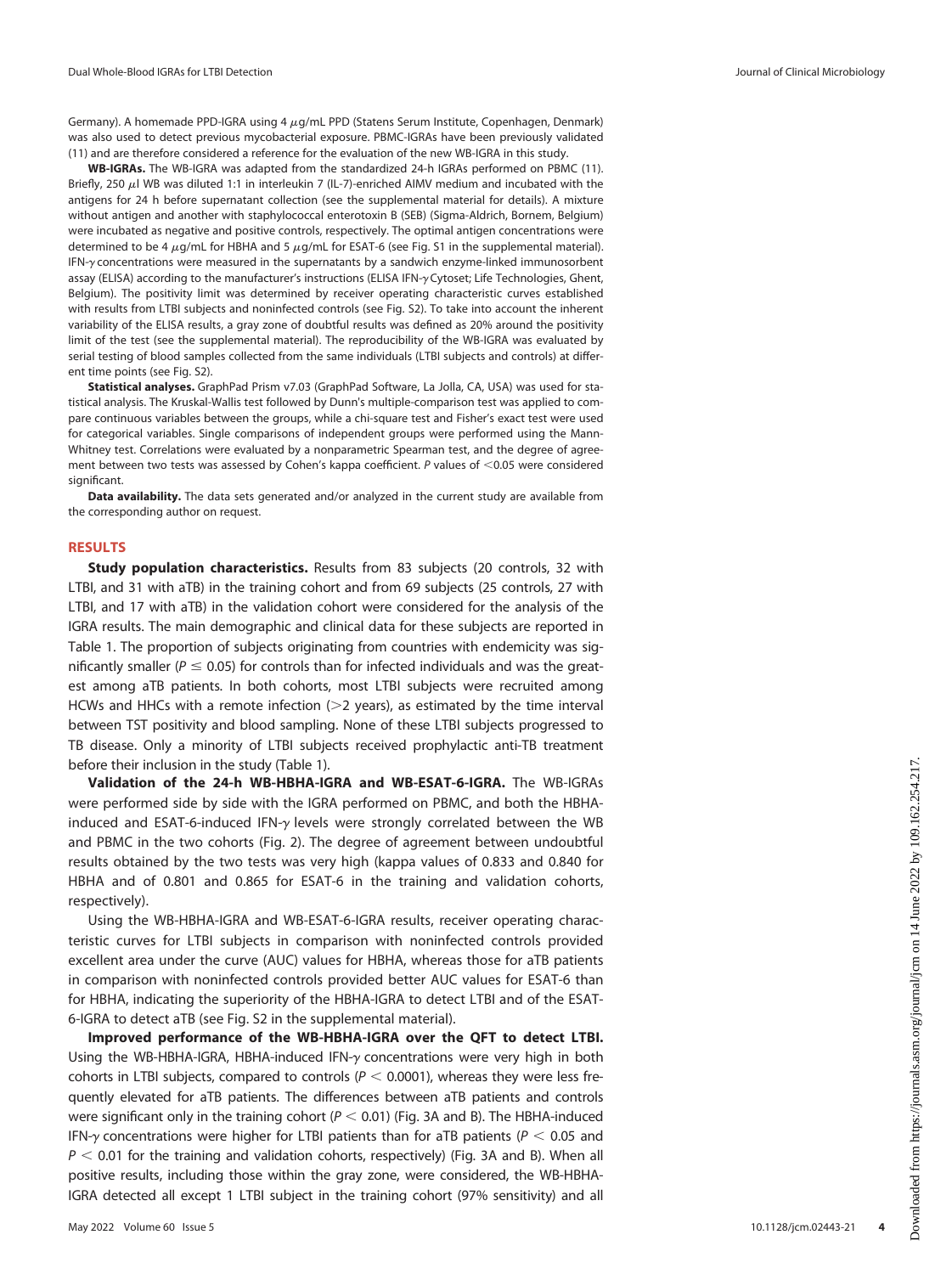# <span id="page-4-0"></span>TABLE 1 Characteristics of subjects with known Mycobacterium tuberculosis infection status

|                                                     |                           | <b>Noninfected controls</b> |                           | <b>LTBI</b> subjects    |                           | aTB patients                |  |
|-----------------------------------------------------|---------------------------|-----------------------------|---------------------------|-------------------------|---------------------------|-----------------------------|--|
| Parameter                                           | <b>Training</b><br>cohort | Validation<br>cohort        | <b>Training</b><br>cohort | Validation<br>cohort    | <b>Training</b><br>Cohort | <b>Validation</b><br>cohort |  |
| No. of subjects                                     | 20                        | 25                          | 32                        | 27                      | 31                        | 17                          |  |
| Age (median [range]) (yr)                           | $33(21-60)$               | 43 $(21-61)^a$              | $34(21-64)$               | 49 (19-64) <sup>b</sup> | $33(16-81)$               | $40(18-63)$                 |  |
| Male/female (no./no.)                               | 7/13                      | 5/20                        | 10/22                     | 12/15                   | 19/12c                    | 9/7 <sup>d</sup>            |  |
| Ethnic origin (no. [%])                             |                           |                             |                           |                         |                           |                             |  |
| <b>Western Europe</b>                               | 15(75)                    | 24 (96)                     | 13 (40)                   | 14(52)                  | 4 (13)                    | 0                           |  |
| Eastern Europe                                      | 1(5)                      | $\mathbf 0$                 | 6(19)                     | 2(7)                    | 5(16)                     | 3(18)                       |  |
| North African                                       | 3(15)                     | 1(4)                        | 6(19)                     | 4(15)                   | 12 (39)                   | 7(41)                       |  |
| Central African                                     | 1(5)                      | 0                           | 6(19)                     | 6(22)                   | 9(29)                     | 6(35)                       |  |
| Other                                               | $\mathbf 0$               | $\mathbf 0$                 | 1(3)                      | 1(4)                    | 1(3)                      | 1(6)                        |  |
| M. bovis BCG vaccination status (no. [%])           |                           |                             |                           |                         |                           |                             |  |
| Vaccinated                                          | 6(30)                     | 5(20)                       | 22(69)                    | 19 (70)                 | 4(13)                     | 1(6)                        |  |
| Unvaccinated                                        | 12(60)                    | 16(64)                      | 7(22)                     | 7(26)                   | 6(19)                     | 3(18)                       |  |
| Unknown                                             | 2(10)                     | 4(16)                       | 3(9)                      | 1(4)                    | 21 (68)                   | 13 (76)                     |  |
| Possible M. tuberculosis exposure (no. [%])         |                           |                             |                           |                         |                           |                             |  |
| HHC                                                 | $\pmb{0}$                 | $\mathbf 0$                 | 11(35)                    | 8(30)                   | 5(16)                     | 3(18)                       |  |
| <b>HCW</b>                                          | 9(45)                     | 21 (84)                     | 19 (59)                   | 15(56)                  | 1(3)                      | 1(6)                        |  |
| Country of endemicity (origin and/or travel)        | 0                         | 2(8)                        | 2(6)                      | 2(7)                    | 22(71)                    | 13 (76)                     |  |
| No known M. tuberculosis exposure                   | 11(55)                    | 2(8)                        | $\mathbf 0$               | 2(7)                    | 3(10)                     | 0                           |  |
| <b>TST</b> results                                  |                           |                             |                           |                         |                           |                             |  |
| Induration diam (median [range]) (mm)               |                           |                             | 19 (10-40)                | $16(10-25)$             | $20(15-30)$               |                             |  |
| $<$ 10 mm (no. [%])                                 | 20 (100)                  | 25 (100)                    | 0                         | 0                       | 0                         |                             |  |
| 10-14 mm (no. [%])                                  | $\pmb{0}$                 | 0                           | $6(19)^e$                 | $6(27)^{f}$             | 0                         |                             |  |
| $\geq$ 15 mm (no. [%])                              | $\pmb{0}$                 | $\mathbf 0$                 | 26(81)                    | 16(73)                  | 8 (100)                   |                             |  |
| QFT results                                         |                           |                             |                           |                         |                           |                             |  |
| Positive (no./total no. tested [%])                 |                           | $\mathbf 0$                 | 7/23(30)                  | 8/27(30)                | 6/8(76)                   | 15/17 (88)                  |  |
| Negative (no./total no. tested [%])                 |                           | 23/23 (100)                 | 16/23(70)                 | 18/27 (66)              | 1/8(12)                   | 2/17(12)                    |  |
| Indeterminate (no./total no. tested [%])            |                           | 0                           | $\pmb{0}$                 | 1/27(4)                 | 1/8(12)                   | 0                           |  |
| Unknown (no. [%])                                   | 20                        | $\overline{2}$              | 9                         | 0                       | 23                        | $\boldsymbol{0}$            |  |
| LTBI characteristics (no. [%])<br>Date of infection |                           |                             |                           |                         |                           |                             |  |
| $<$ 2 yr                                            |                           |                             | 8(25)                     | 2(7)                    |                           |                             |  |
| $>2$ yr                                             |                           |                             | 19 (59)                   | 20(74)                  |                           |                             |  |
| Unknown                                             |                           |                             | 5(16)                     | 5 (19)                  |                           |                             |  |
| Past treatment                                      |                           |                             |                           |                         |                           |                             |  |
| Yes                                                 |                           |                             | 7(22)                     | 4(15)                   |                           |                             |  |
| No                                                  |                           |                             | 23 (72)                   | 23 (85)                 |                           |                             |  |
| Unknown                                             |                           |                             | 2(6)                      | 0                       |                           |                             |  |
| TB characteristics (no. [%])                        |                           |                             |                           |                         |                           |                             |  |
| Type                                                |                           |                             |                           |                         |                           |                             |  |
| Pulmonary                                           |                           |                             |                           |                         | 15(48)                    | 12(71)                      |  |
| Extrapulmonary                                      |                           |                             |                           |                         | 16 (52)                   | 5(29)                       |  |
| Diagnosis                                           |                           |                             |                           |                         |                           |                             |  |
| Sputum/culture/PCR positive                         |                           |                             |                           |                         | 28 (90)                   | 16 (94)                     |  |
| Response to treatment                               |                           |                             |                           |                         | 3(10)                     | 1(6)                        |  |

 ${}^{a}P = 0.0161$  versus noninfected controls from the training cohort.

 $bP = 0.0121$  versus LTBI subjects from the training cohort.

 $\epsilon P = 0.0234$  versus LTBI subjects from the same cohort.

 ${}^{d}P$  = 0.0229 versus controls from the same cohort.

<sup>e</sup>Two of 6 were HCWs with TST conversion, and 4/6 were HHCs (1 with TST conversion and 3 with past infections).

f Three of 6 were HCWs with TST conversion, and 3/6 were HHCs with a history of infection.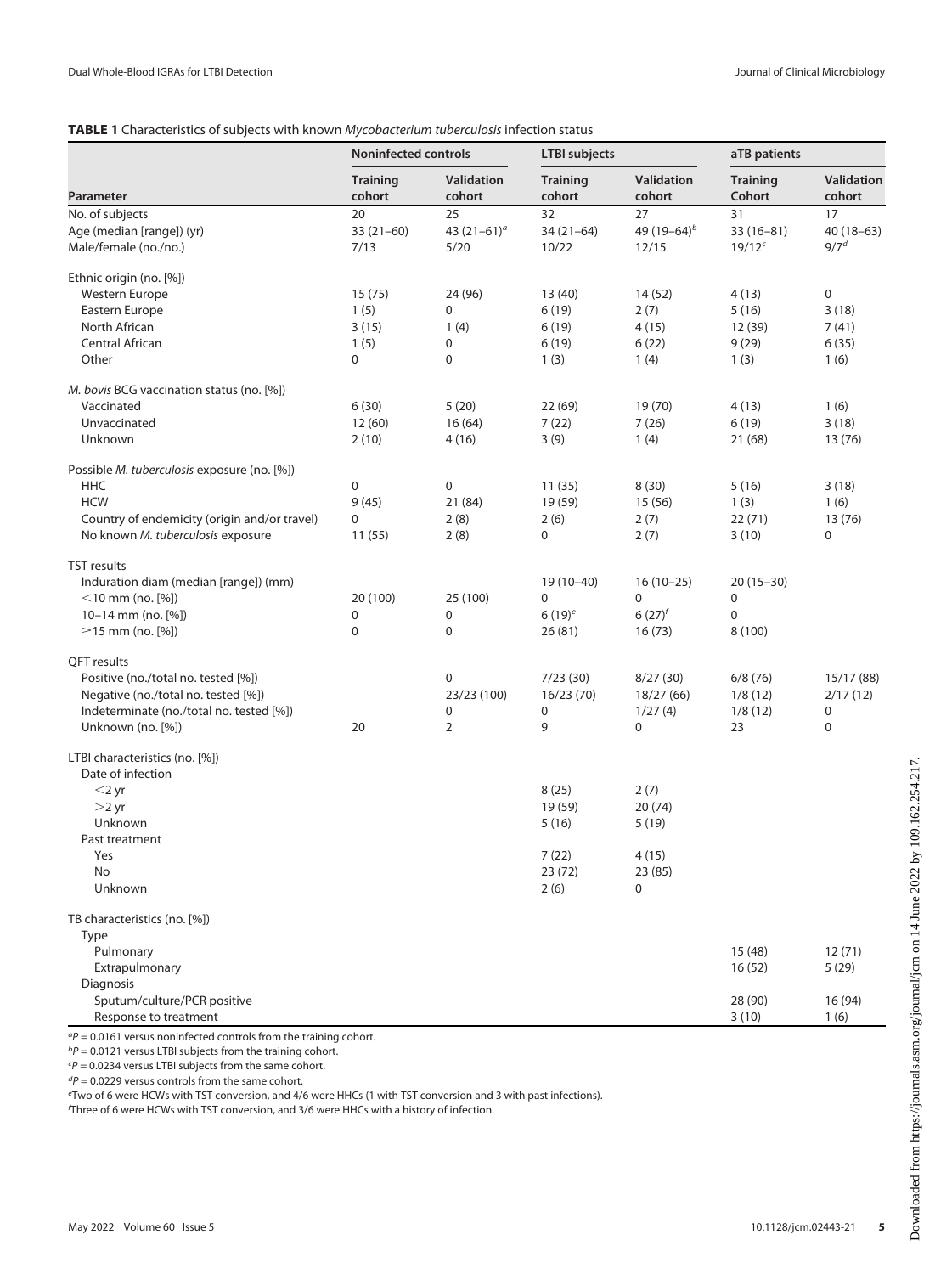

<span id="page-5-0"></span>FIG 2 Correlations between the WB-IGRA and the PBMC-IGRA performed with HBHA or ESAT-6. PBMC or 2-fold diluted WB from the subjects of the training cohort (A and C) and the validation cohort (B and D) was stimulated for 24 h with 2  $\mu$ g/mL HBHA for the PBMC-IGRA or 4  $\mu$ g/mL HBHA for the WB-IGRA (A and B) or with 5  $\mu$ g/mL ESAT-6 (C and D) before supernatant collection and IFN- $\gamma$  concentration measurements. The IFN- $\gamma$  concentrations obtained for the WB-IGRA and the PBMC-IGRA are represented as gray squares for noninfected controls, white diamonds for LTBI subjects, and black triangles for aTB patients. The Spearman's rank correlation coefficients are indicated. The gray lines represent the gray zones corresponding to 20% variability around the cutoff values.

except 3 LTBI subjects in the validation cohort (89% sensitivity), resulting in a global sensitivity of 93% [\(Fig. 1](#page-2-0) and [3](#page-6-0)). This sensitivity was substantially higher than that of the QFT, as only 30% of the LTBI subjects were QFT positive in both cohorts, based on the recommended cutoff value of 0.35 IU/mL [\(Fig. 1](#page-2-0)). The specificity of the WB-HBHA-IGRA was 95% and 92% for the training and validation cohorts, respectively, due to a few doubtful results for noninfected subjects ([Fig. 1](#page-2-0) and [3\)](#page-6-0), whereas it was 100% for the QFT [\(Fig. 1B\)](#page-2-0).

Identification of two subgroups of LTBI subjects by combining the WB-HBHA-IGRA and WB-ESAT-6-IGRA. In contrast to HBHA, the ESAT-6-induced-IFN-y concentrations were preferentially elevated during aTB, with significant differences between patients and noninfected controls ( $P < 0.001$  and  $P < 0.0001$  for the training and validation cohorts, respectively) [\(Fig. 3C](#page-6-0) and [D\)](#page-6-0). WB-ESAT-6-IGRA results for LTBI subjects were similar to those obtained with the QFT. Approximately one-third of the LTBI subjects were positive by the WB-ESAT-6-IGRA (38% and 30% in the training and validation cohorts, respectively). Using the WB-ESAT-6-IGRA, no significant differences were noticed between LTBI subjects and controls ([Fig. 3C](#page-6-0) and [D\)](#page-6-0).

Two LTBI subgroups could be identified by combining both WB-IGRAs. Most LTBI subjects were positive only for the WB-HBHA-IGRA, while some were positive for both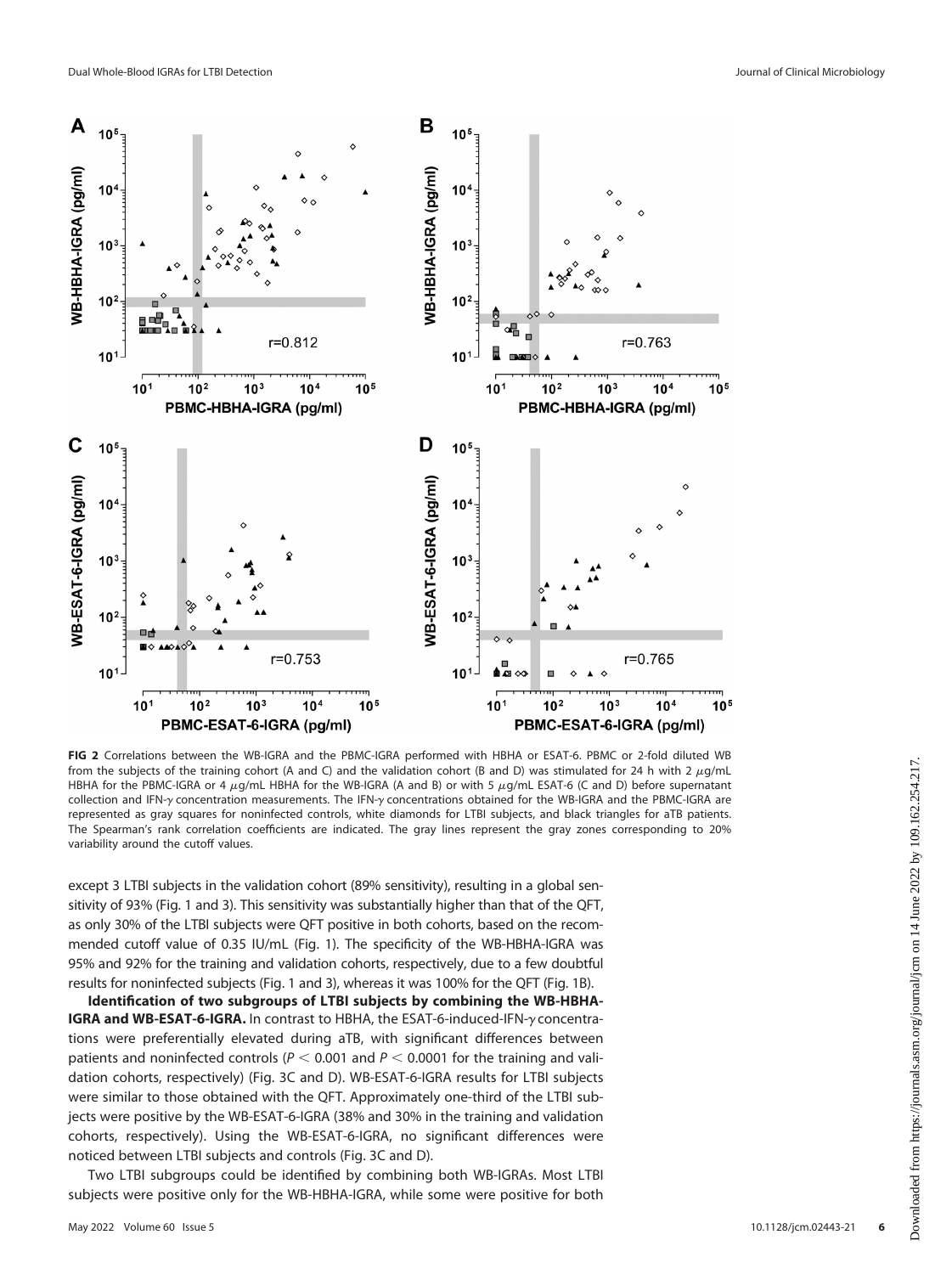

<span id="page-6-0"></span>FIG 3 WB-HBHA-IGRA and WB-ESAT-6-IGRA results according to M. tuberculosis infection status. Twofold-diluted WB from the subjects in the training cohort (A and C) and the validation cohort (B and D) was stimulated for 24 h with 4  $\mu$ g/mL HBHA (A and B) or 5  $\mu$ g/mL ESAT-6 (C and D) before supernatant collection and IFN- $\gamma$ concentration measurements. The IFN- $\gamma$  concentrations obtained for the WB-IGRA are shown for noninfected controls (CTRL), LTBI subjects (LTBI), and aTB patients (aTB). The gray lines represent the gray zones corresponding to 20% variability around the cutoff values. For each group, the horizontal line represents the median of the results. \*,  $P < 0.05$ ; \*\*,  $P < 0.01$ ; \*\*\*,  $P < 0.001$ ; \*\*\*\*,  $P < 0.0001$ .

([Fig. 4A](#page-7-0) and [B](#page-7-0)). In contrast, aTB patients, including those with pulmonary and extrapulmonary aTB, were positive either for the WB-ESAT-6-IGRA or for both, whereas a positive WB-HBHA-IGRA result only was exceptional [\(Fig. 4C](#page-7-0) and [D](#page-7-0)). No major demographic differences (age, sex, or country of origin) were observed between the two LTBI subgroups, and there was no difference in the proportions of subjects with recent/remote infections or TST sizes ([Table 2\)](#page-8-0). In contrast, WB-IGRA positivity with both antigens was more frequent among HHCs than among HCWs ( $P < 0.05$  for the validation cohort and trend for the training cohort) [\(Table 2\)](#page-8-0).

LTBI subjects identified by TST were thus easily differentiated from aTB patients, including those with pulmonary and extrapulmonary aTB, in case of a positive WB-HBHA-IGRA result only. The positive predictive values of a positive WB-HBHA-IGRA result only for LTBI, as opposed to aTB, were 83% and 94% in the training and validation cohorts, respectively. However, it remained difficult to differentiate LTBI from aTB when both WB-IGRA results were positive.

#### **DISCUSSION**

Here, we report the development and validation of a new, user-friendly WB-IGRA based on 24-h in vitro stimulation of 1 mL blood (four 250- $\mu$ l aliquots) with two mycobacterial antigens, HBHA and ESAT-6, in addition to negative and positive controls. We demonstrate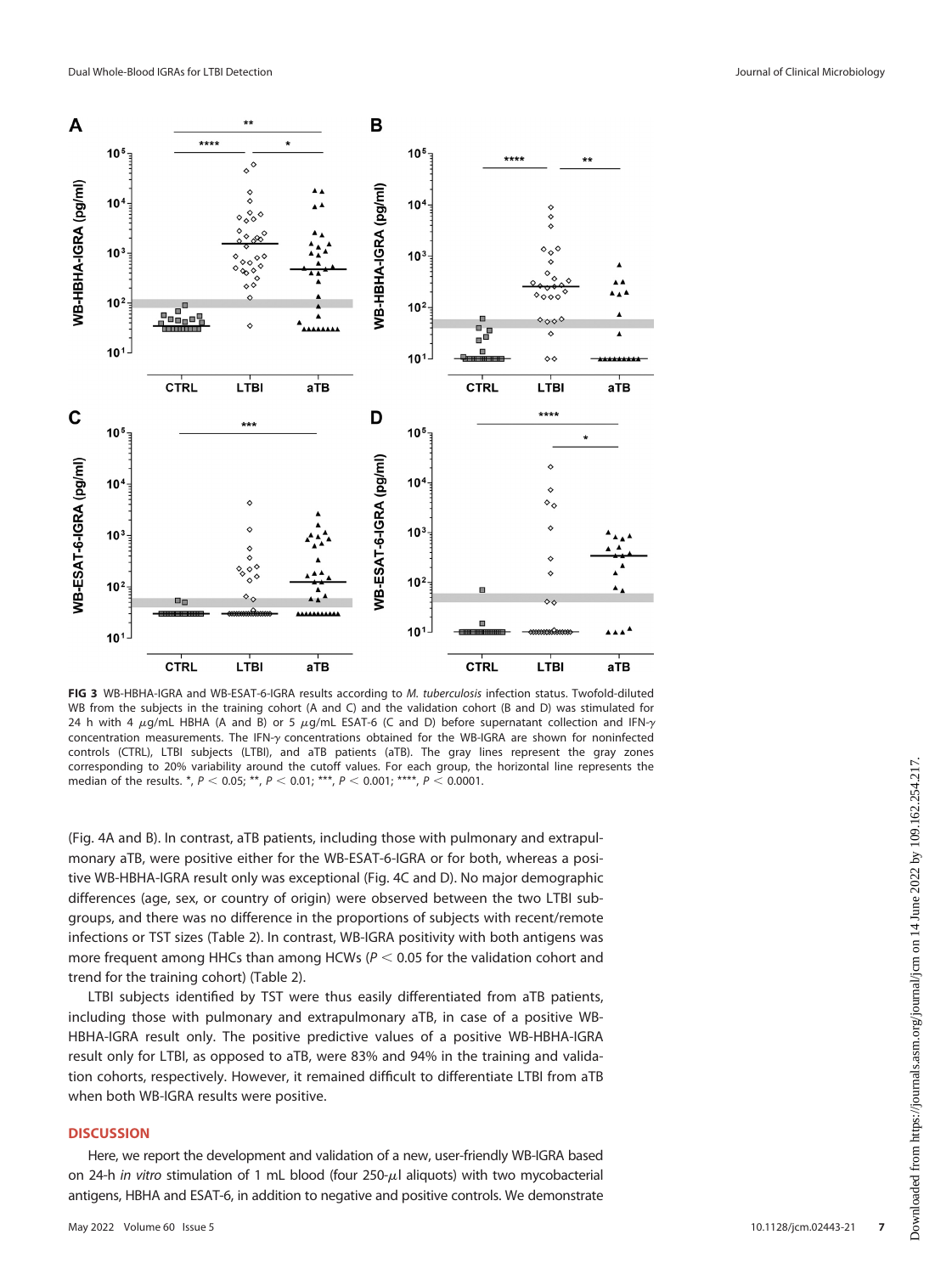

<span id="page-7-0"></span>FIG 4 Correlations of the WB-HBHA-IGRA and WB-ESAT-6-IGRA results for LTBI subjects and aTB patients. Twofold-diluted WB from the subjects in the training cohort (A and C) and the validation cohort (B and D) was stimulated for 24 h with 4  $\mu$ g/mL HBHA or 5  $\mu$ g/mL ESAT-6 before supernatant collection and IFN-y concentration measurements. The IFN-y concentrations obtained with the WB-HBHA-IGRA and the WB-ESAT-6-IGRA are shown for LTBI subjects (A and B) and aTB patients (C and D). Patients with aTB had either pulmonary (black circles) or extrapulmonary (white circles) TB. The Spearman's rank correlation coefficients are indicated. The gray lines represent the gray zones corresponding to 20% variability around the cutoff values.

in two independent cohorts the high sensitivity of the WB-HBHA-IGRA to detect LTBI subjects, in line with previous studies using a PBMC-HBHA-IGRA ([10,](#page-10-9) [11](#page-10-11), [13,](#page-10-10) [15\)](#page-11-1). The WB-HBHA-IGRA was far more sensitive than the QFT to detect LTBI, providing 93% sensitivity with 93% specificity, compared to 30% sensitivity and 100% specificity for the QFT. By combining the WB-HBHA-IGRA and the WB-ESAT-6-IGRA, two different LTBI subpopulations were identified. A positive WB-HBHA-IGRA result only was characteristic of most LTBI patients and was exceptional among aTB patients, providing a clear differential diagnosis between LTBI and aTB. This might be particularly helpful to differentiate LTBI from extrapulmonary aTB, considering the difficulties of diagnosing extrapulmonary aTB. WB-IGRA positivity with both antigens was observed for some LTBI subjects and for aTB patients, in which case differential diagnosis remained difficult.

In several countries, it is now recommended to replace TST with commercial IGRAs for the detection of LTBI, especially among subjects with high Mycobacterium bovis bacillus Calmette-Guérin (BCG) vaccine coverage. However, various studies have shown discrepancies between TST and QFT results, which not only might be attributable to false-positive TST results but also were mostly a consequence of the lower sensitivity of the QFT, compared with the TST. A sensitivity of 30% was reported for the QFT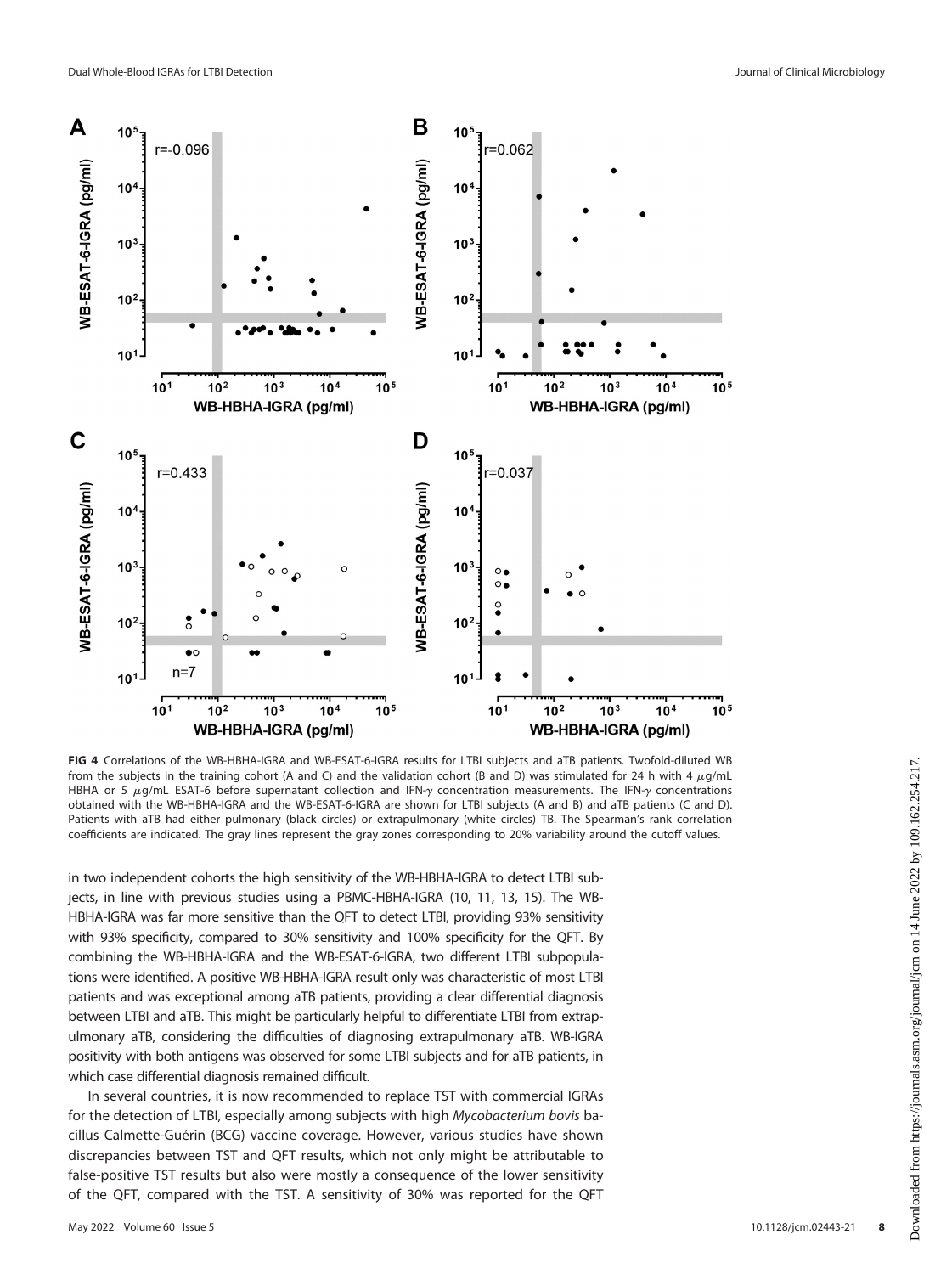## <span id="page-8-0"></span>TABLE 2 Characteristics of the subgroups of LTBI subjects

|                                              | HBHA-IGRA-positive/<br><b>ESAT-6-IGRA-negative</b> |                             | HBHA-IGRA-positive/<br><b>ESAT-6-IGRA-positive</b> |                             |
|----------------------------------------------|----------------------------------------------------|-----------------------------|----------------------------------------------------|-----------------------------|
| Parameter                                    | <b>Training</b><br>cohort                          | <b>Validation</b><br>cohort | <b>Training</b><br>cohort                          | <b>Validation</b><br>cohort |
| No. of subjects                              | 19                                                 | 16                          | 12                                                 | 8                           |
| Age (median [range]) (yr)                    | $43(22-64)$                                        | 44 (32-64)                  | $31(21-45)$                                        | 47 (19 - 55)                |
| Male/female (no./no.)                        | 7/12                                               | 5/11                        | 3/9                                                | 5/3                         |
| Ethnic origin (no. [%])                      |                                                    |                             |                                                    |                             |
| <b>Western Europe</b>                        | 9(47)                                              | 9(57)                       | 4(33)                                              | 3(38)                       |
| Eastern Europe                               | 4(21)                                              | 1(6)                        | 2(17)                                              | 1(12)                       |
| North African                                | 4(21)                                              | 1(6)                        | 2(17)                                              | 3(38)                       |
| Central African                              | 2(11)                                              | 5(31)                       | 3(25)                                              | 0                           |
| Other                                        | 0                                                  | 0                           | 1(8)                                               | 1(12)                       |
| M. bovis BCG vaccination status (no. [%])    |                                                    |                             |                                                    |                             |
| Vaccinated                                   | 14 (74)                                            | 14 (88)                     | 7(58.3)                                            | 4 (50)                      |
| Unvaccinated                                 | 3(15)                                              | 1(6)                        | 4(33.3)                                            | 4(50)                       |
| Unknown                                      | 2(11)                                              | 1(6)                        | 1(8.3)                                             | 0                           |
| Possible M. tuberculosis exposure (no. [%])  |                                                    |                             |                                                    |                             |
| <b>HHC</b>                                   | 4(21)                                              | 2(12.5)                     | 7(58)                                              | 5(62.5)                     |
| <b>HCW</b>                                   | 14 (74)                                            | 11(69)                      | 5(42)                                              | 2(25)                       |
| Country of endemicity (origin and/or travel) | 1(5)                                               | 2(12.5)                     | 0                                                  | 1(12.5)                     |
| No known M. tuberculosis exposure            | 0                                                  | 1(6)                        | 0                                                  | 0                           |
| Date of infection (no. [%])                  |                                                    |                             |                                                    |                             |
| $<$ 2 yr                                     | 5(26)                                              | 1(6)                        | 3(25)                                              | 0                           |
| $>2$ yr                                      | 14 (74)                                            | 14 (88)                     | 5(42)                                              | 4(50)                       |
| Unknown                                      | 0                                                  | 1(6)                        | 4(33)                                              | 4(50)                       |
| Treatment (no. [%])                          |                                                    |                             |                                                    |                             |
| Yes                                          | 4(21)                                              | 0                           | 3(25)                                              | 3(38)                       |
| <b>No</b>                                    | 14 (74)                                            | 16 (100)                    | 7(58)                                              | 5(62)                       |
| Unknown                                      | 1(5)                                               | 0                           | 2(17)                                              | 0                           |
| <b>TST</b> results                           |                                                    |                             |                                                    |                             |
| Induration diam (median [range]) (mm)        | 18 (10-40)                                         | $15(10-25)$                 | $18(13-28)$                                        | $18(15-22)$                 |
| $<$ 10 mm (no. [%])                          | 0                                                  | 0                           | 0                                                  | 0                           |
| 10-14 mm (no. [%])                           | 4(21)                                              | 0                           | 2(17)                                              | 0                           |
| $≥15$ mm (no. [%])                           | 15 (79)                                            | 15 (100)                    | 10(83)                                             | 7(100)                      |

among TST-positive subjects known to have been exposed to M. tuberculosis and living in the Netherlands, a country with low TB incidence [\(6\)](#page-10-5). Similar results have been reported in Italy ([7](#page-10-6)). In both studies, the sensitivity of commercial IGRAs could be improved by a longer in vitro incubation time (6 days versus 24 h), but 66% of the TSTpositive subjects remained persistently IGRA negative [\(7](#page-10-6)). Two more recent larger studies came to the same conclusion of suboptimal sensitivity of the commercial ESAT-6 and CFP-10-based IGRAs to detect LTBI. The first study was performed with 5,357 adolescents in South Africa and reported that 68% of the adolescents with a negative QFT result  $(<$  0.35 IU/mL) had a positive TST result [\(18](#page-11-4)). The second study was performed in the Netherlands and evaluated 495 individuals who were suspected to have LTBI [\(19\)](#page-11-5). Among them, only one-third had a positive QFT result, whereas 75% had a positive TST result. Efforts to reach higher sensitivity for LTBI diagnosis using the QFT, especially in immunocompromised subjects, involved the replacement of the QFT-GIT by the QFT-Plus. However, these two tests appear to perform equivalently for the detection of LTBI among immunocompetent individuals, except for elderly subjects ( $>$ 75 years) ([20,](#page-11-6) [21](#page-11-7)).

In this study, sensitivity for LTBI similar to that of the TST was reached by a 24-h WB-HBHA-IGRA. Combining the WB-HBHA-IGRA with the WB-ESAT-6-IGRA allows us to cover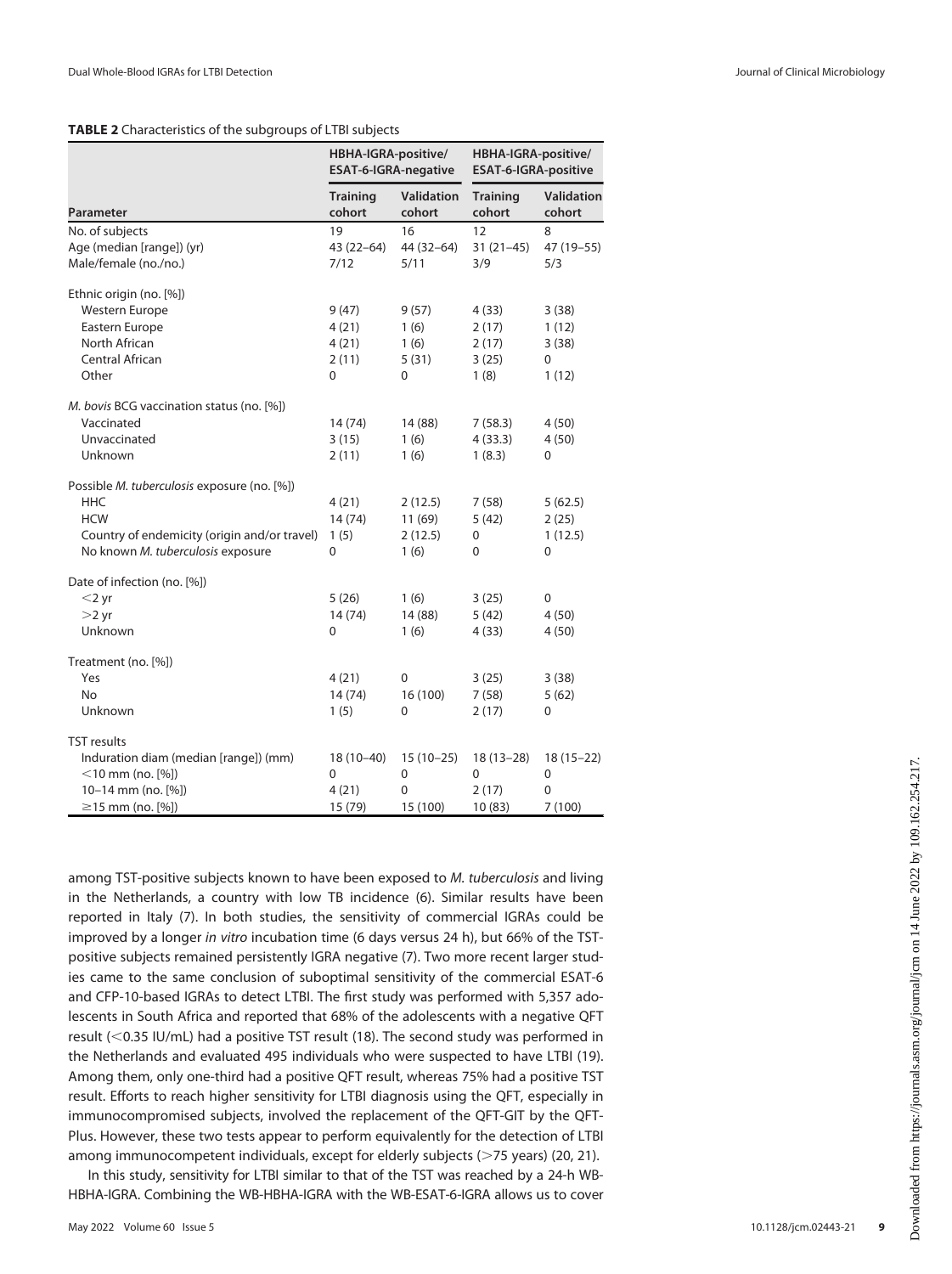various stages that the mycobacteria may encounter during latency ([2](#page-10-1), [22\)](#page-11-8). Whereas some LTBI subjects may harbor quiescent mycobacteria, others may harbor multiplying mycobacteria, maintained at a subclinical level, that express different antigens ([22,](#page-11-8) [23\)](#page-11-9). ESAT-6, which is also present in the commercial IGRAs, is highly expressed during bacterial multiplication [\(2,](#page-10-1) [24](#page-11-10)), while HBHA is a latency-associated antigen whose gene is upregulated under hypoxic conditions and in cells harboring M. tuberculosis during latency [\(24,](#page-11-10) [25\)](#page-11-11). This approach has allowed us to identify two LTBI subgroups. LTBI subjects with an IFN- $\gamma$  response to HBHA only likely harbor mostly quiescent bacteria and therefore may have a lower risk of reactivation. This is consistent with the notion that the IFN- $\gamma$ response to HBHA has been proposed as a surrogate marker of protection ([15\)](#page-11-1). Studies in mice have indeed demonstrated that HBHA is a protective antigen against TB [\(26](#page-11-12)). In contrast to IFN-y responses to HBHA only, the responses to both HBHA and ESAT-6 may reflect the simultaneous presence of quiescent and multiplying bacteria, suggesting a higher risk of TB reactivation, as illustrated by several case reports [\(27](#page-11-13), [28](#page-11-14)). The proportion of such LTBI subjects, who thus also had a positive QFT result, was small in our study, because most LTBI subjects were in a long-term stage of latency, with a very low risk of reactivation. An IFN-y response restricted to ESAT-6 was seen only in aTB, reflecting the presence of multiplying bacteria ([24](#page-11-10)).

The strength of this study is the strict selection of uninfected controls and LTBI subjects, which allowed us to define the sensitivity and specificity of this novel IGRA. Controls with a positive PPD-IGRA result in spite of a negative TST result were excluded, to avoid the inclusion of possible TB resisters [\(17](#page-11-3)). LTBI subjects with an initial positive TST result, according to the Belgian TST-based criteria for LTBI detection ([29\)](#page-11-15), but with a negative PPD-IGRA result at the time of blood drawing were also excluded, because they might have cured their infection by the time of blood drawing. Most LTBI subjects were HCWs who were included more than 2 years after their identification as having LTBI via the TST. Thanks to a yearly medical follow-up assessment of HCWs, we could classify these subjects as real LTBI cases, because none of them developed aTB. Using these strict selection criteria, the training and validation cohorts provided similar results in terms of sensitivity and specificity for LTBI detection. However, these strict selection criteria for the participants might also be seen as a limitation of the study, because this might result in a selection bias. This could explain the poor performance of QFT in this study, because being a HCW was the only risk factor for TB exposure for most of the enrolled subjects. Other limitations resulted from the relatively small numbers of individuals included in these two cohorts. Therefore, larger studies performed with less restricted populations should be performed to confirm the message. The lack of a commercialized WB-HBHA-IGRA used here limits standardization of the assay for larger studies. Interest in the HBHA-IGRA was reported independently by several groups, mostly as an option to differentiate LTBI from aTB ([10](#page-10-9)–[13,](#page-10-10) [15,](#page-11-1) [30](#page-11-16)[–](#page-11-17)[32\)](#page-11-18). However, technical differences between those studies, including different sources of HBHA, make comparisons of the results difficult. This might be mitigated by using a standardized, commercial WB-HBHA-IGRA, as recently stressed [\(32](#page-11-18)).

In conclusion, the WB-HBHA-IGRA and WB-ESAT-6-IGRA described here may potentially replace the TST, which is still used in several countries for LTBI detection. In addition to high sensitivity for LTBI, it may also help to differentiate LTBI from aTB (both pulmonary and extrapulmonary) and to identify LTBI subgroups, potentially leading to risk stratification. Therefore, the combined WB-IGRA represents an interesting tool for the screening of patients prior to immunosuppressive treatment, who are known to be at risk of TB reactivation. It may thereby help to prioritize patients for prophylactic anti-TB treatment, who should be those with dual responses to HBHA and ESAT-6.

## SUPPLEMENTAL MATERIAL

Supplemental material is available online only. SUPPLEMENTAL FILE 1, PDF file, 0.1 MB. SUPPLEMENTAL FILE 2, PDF file, 0.1 MB.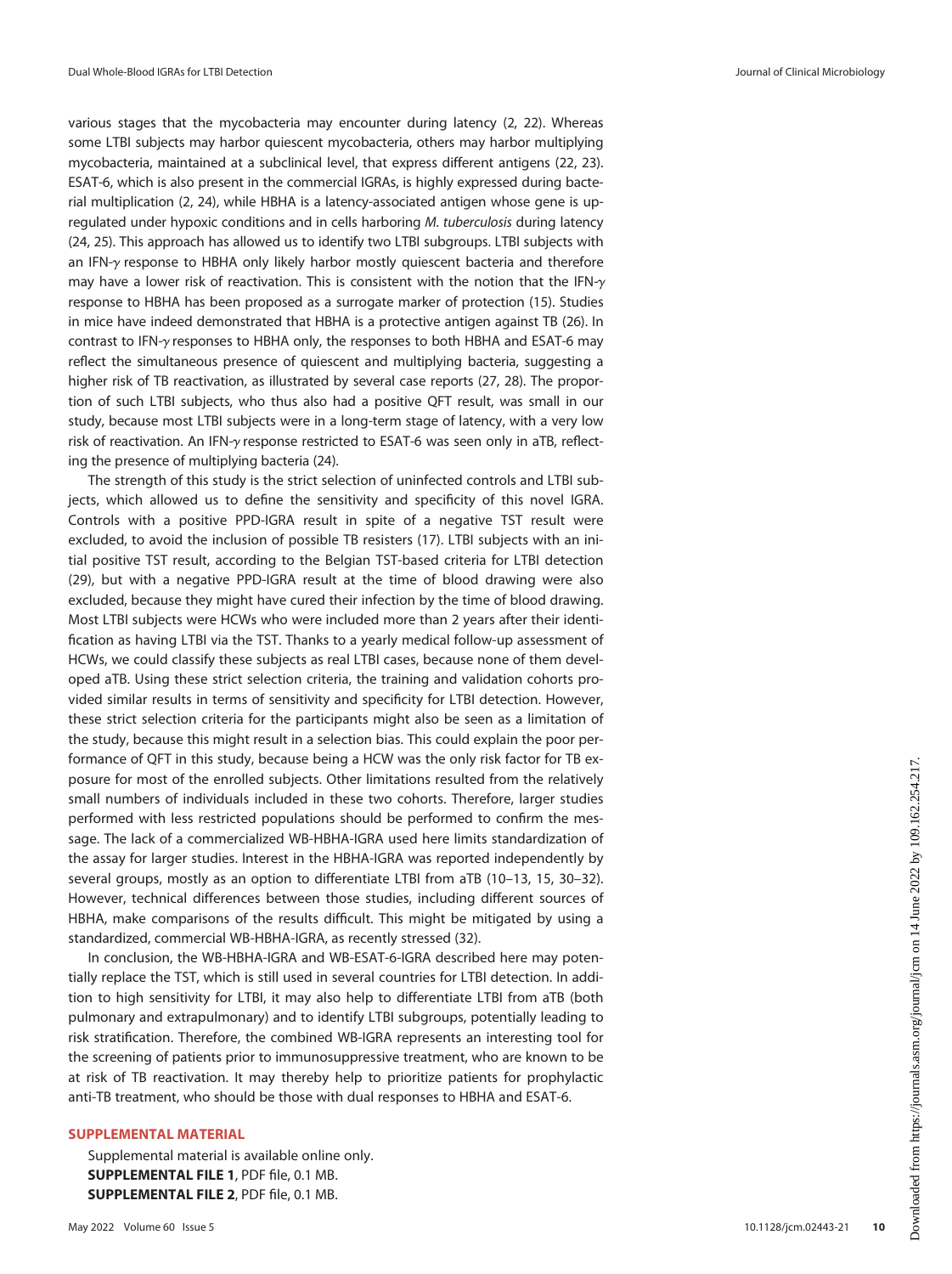SUPPLEMENTAL FILE 3, PDF file, 0.2 MB. SUPPLEMENTAL FILE 4, PDF file, 0.2 MB. SUPPLEMENTAL FILE 5, PDF file, 0.2 MB.

# ACKNOWLEDGMENTS

We thank all of the volunteers who participated in this study and the clinicians who were involved in the recruitment of patients, particularly Sara Debulpaep, Charlotte Martin, Inge Muylle, Sophie Henrard, Sabine Allard, and Lucie Seyler. We also thank Virginie Verscheure, Rodrigue Dessein, Myriam Libin, Emma Stenne, and Sarah Islane for their participation in the technical development and Jean-Paul Van Vooren for critical reading of the manuscript.

This work was supported by the Tuberculosis Vaccine Initiative (TBVI) under the TBVI-12 NORAD project, by the European Community within the Seventh Framework Program (FP7) NEWTB-VAC (discovery and preclinical development of new generation tuberculosis vaccines) (grant HEALTH-2009-2.3.2-2), by INNOV-IRIS from the Region de Bruxelles-Capitale, and by the Fonds de la Recherche Scientifique (FNRS) (grant PDR T.0147.13). N.D. is a postdoctoral clinical master specialist of the FRS-FNRS.

We declare that the research was conducted without any commercial or financial relationships that could be construed as a potential conflict of interest.

V.D., F.M., and V.C. conceived the project and designed the study. V.D. and V.C. optimized the experimental protocol, interpreted the data, and supervised the work. V.C. designed the database, analyzed the data, and performed the statistical analysis. N.D., M.H., and E.W. recruited patients and collected the specimens. N.D., M.H., E.W., and F.M. collected the clinical data. A.V.P. and A.G. were responsible for the initial handling of the blood samples and performed the experiments. E.P., M.S., and C.L. purified and provided the antigens. F.M. interpreted the data, drafted the manuscript, and substantially revised the final version. C.L. and V.C. substantially revised the manuscript. All of the authors approved the final manuscript as submitted.

#### **REFERENCES**

- <span id="page-10-0"></span>1. World Health Organization. 2021. Global tuberculosis report 2021. World Health Organization, Geneva, Switzerland. [https://www.who.int/teams/global](https://www.who.int/teams/global-tuberculosis-programme/tb-reports/global-tuberculosis-report-2021) [-tuberculosis-programme/tb-reports/global-tuberculosis-report-2021](https://www.who.int/teams/global-tuberculosis-programme/tb-reports/global-tuberculosis-report-2021).
- <span id="page-10-1"></span>2. Mack U, Migliori GB, Sester M, Rieder HL, Ehlers S, Goletti D, Bossink A, Magdorf K, Hölscher C, Kampmann B, Arend SM, Detjen A, Bothamley G, Zellweger JP, Milburn H, Diel R, Ravn P, Cobelens F, Cardona PJ, Kan B, Solovic I, Duarte R, Cirillo DM, Lange C, TBNET. 2009. LTBI: latent tuberculosis infection or lasting immune responses to M. tuberculosis? A TBNET consensus statement. Eur Respir J 33:956–973. [https://doi.org/10.1183/](https://doi.org/10.1183/09031936.00120908) [09031936.00120908](https://doi.org/10.1183/09031936.00120908).
- <span id="page-10-2"></span>3. LoBue PA, Mermin JH. 2017. Latent tuberculosis infection: the final frontier of tuberculosis elimination in the USA. Lancet Infect Dis 17:e327–e333. [https://doi.org/10.1016/S1473-3099\(17\)30248-7](https://doi.org/10.1016/S1473-3099(17)30248-7).
- <span id="page-10-3"></span>4. Shafeque A, Bigio J, Hogan CA, Pai M, Banaei N. 2020. Fourth-generation QuantiFERON-TB Gold Plus: what is the evidence? J Clin Microbiol 58: e01950-19. <https://doi.org/10.1128/JCM.01950-19>.
- <span id="page-10-4"></span>5. Della Bella C, Spinicci M, Alnwaisri HFM, Bartalesi F, Tapinassi S, Mencarini J, Benagiano M, Grassi A, D'Elios S, Troilo A, Abilbayeva A, Kuashova D, Bitanova E, Tarabayeva A, Shuralev EA, Bartoloni A, D'Elios MM. 2020. LIO-Feron®TB/LTBI: a novel and reliable test for LTBI and tuberculosis. Int J Infect Dis 91:177–181. [https://doi.org/10.1016/j.ijid.2019.12.012.](https://doi.org/10.1016/j.ijid.2019.12.012)
- <span id="page-10-5"></span>6. Leyten EMS, Arend SM, Prins C, Cobelens FGJ, Ottenhoff THM, van Dissel JT. 2007. Discrepancy between Mycobacterium tuberculosis-specific gamma interferon release assays using short and prolonged in vitro incubation. Clin Vaccine Immunol 14:880–885. [https://doi.org/10.1128/CVI.00132-07.](https://doi.org/10.1128/CVI.00132-07)
- <span id="page-10-6"></span>7. Butera O, Chiacchio T, Carrara S, Casetti R, Vanini V, Meraviglia S, Guggino G, Dieli F, Vecchi M, Lauria FN, Marruchella A, Laurenti P, Singh M, Caccamo N, Girardi E, Goletti D. 2009. New tools for detecting latent tuberculosis infection: evaluation of RD1-specific long-term response. BMC Infect Dis 9:182–188. [https://doi.org/10.1186/1471-2334-9-182.](https://doi.org/10.1186/1471-2334-9-182)
- <span id="page-10-7"></span>8. Doan TN, Eisen DP, Rose MT, Slack A, Stearnes G, McBryde ES. 2017. Interferon-gamma release assay for the diagnosis of latent tuberculosis

infection: a latent-class analysis. PLoS One 12:e0188631. [https://doi.org/](https://doi.org/10.1371/journal.pone.0188631) [10.1371/journal.pone.0188631.](https://doi.org/10.1371/journal.pone.0188631)

- <span id="page-10-8"></span>9. Abubakar I, Drobniewski F, Southern J, Sitch AJ, Jackson C, Lipman M, Deeks JJ, Griffiths C, Bothamley G, Lynn W, Burgess H, Mann B, Imran A, Sridhar S, Tsou C-Y, Nikolayevskyy V, Rees-Roberts M, Whitworth H, Kon OM, Haldar P, Kunst H, Anderson S, Hayward A, Watson JM, Milburn H, Lalvani A, Adeboyeku D, Bari N, Barker J, Booth H, Chua F, Creer D, Darmalingam M, Davidson RN, Dedicoat M, Dunleavy A, Figueroa J, Haseldean M, Johnson N, Losewicz S, Lord J, Moore-Gillon J, Packe G, Pareek M, Tiberi S, Pozniak A, Sanderson F. 2018. Prognostic value of interferon- $\gamma$  release assays and tuberculin skin test in predicting the development of active tuberculosis (UK PREDICT TB): a prospective cohort study. Lancet Infect Dis 18:1077–1087. [https://doi.org/10.1016/S1473](https://doi.org/10.1016/S1473-3099(18)30355-4) [-3099\(18\)30355-4](https://doi.org/10.1016/S1473-3099(18)30355-4).
- <span id="page-10-9"></span>10. Hougardy J-M, Schepers K, Place S, Drowart A, Lechevin V, Verscheure V, Debrie A-S, Doherty TM, Van Vooren J-P, Locht C, Mascart F. 2007. Heparin-binding-hemagglutinin-induced IFN- $\gamma$  release as a new diagnostic tool for latent tuberculosis. PLoS One 2:e926. [https://doi.org/10.1371/](https://doi.org/10.1371/journal.pone.0000926) [journal.pone.0000926.](https://doi.org/10.1371/journal.pone.0000926)
- <span id="page-10-11"></span>11. Wyndham-Thomas C, Corbière V, Dirix V, Smits K, Domont F, Libin M, Loyens M, Locht C, Mascart F. 2014. Key role of effector memory CD4<sup>+</sup> T lymphocytes in short-incubation heparin-binding hemagglutinin gamma interferon release assay for the detection of latent tuberculosis. Clin Vaccine Immunol 21:321–328. [https://doi.org/10.1128/CVI.00651-13.](https://doi.org/10.1128/CVI.00651-13)
- 12. Delogu G, Chiacchio T, Vanini V, Butera O, Cuzzi G, Bua A, Molicotti P, Zanetti S, Lauria FN, Grisetti S, Magnavita N, Fadda G, Girardi E, Goletti D. 2011. Methylated HBHA produced in M. smegmatis discriminates between active and non-active tuberculosis disease among RD1-responders. PLoS One 6:e18315. <https://doi.org/10.1371/journal.pone.0018315>.
- <span id="page-10-10"></span>13. Wen H-L, Li C-L, Li G, Lu Y-H, Li H-C, Li T, Zhao H-M, Wu K, Lowrie DB, Lv J-X, Lu S-H, Fan X-Y. 2017. Involvement of methylated HBHA expressed from Mycobacterium smegmatis in an IFN- $\gamma$  release assay to aid discrimination between latent infection and active tuberculosis in BCG-